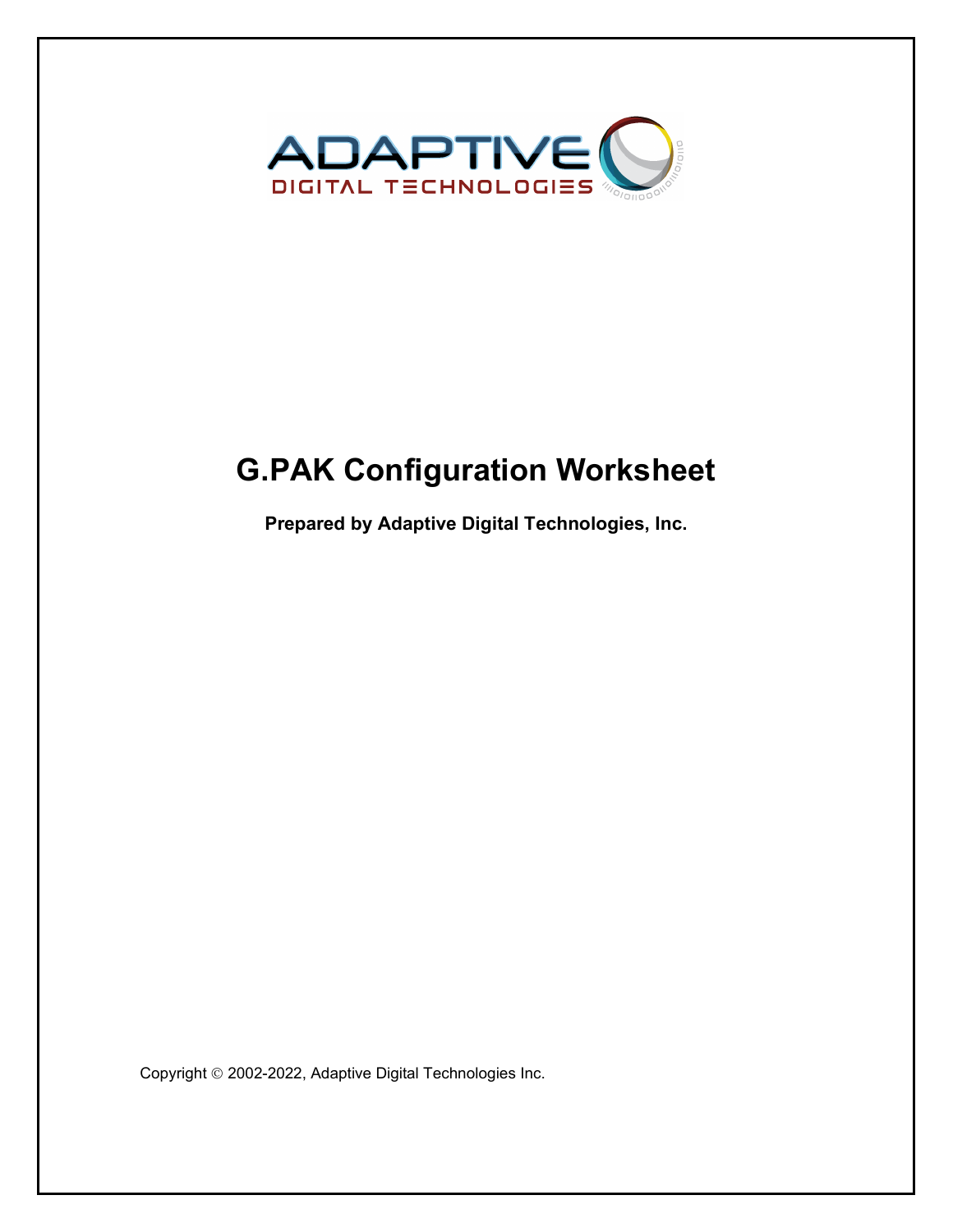## **Table of Contents**

|              | ייייי סייונייונט |  |
|--------------|------------------|--|
|              |                  |  |
| $\mathbf{2}$ |                  |  |

# **G.PAK Configuration Worksheet** Proprietary<br>ii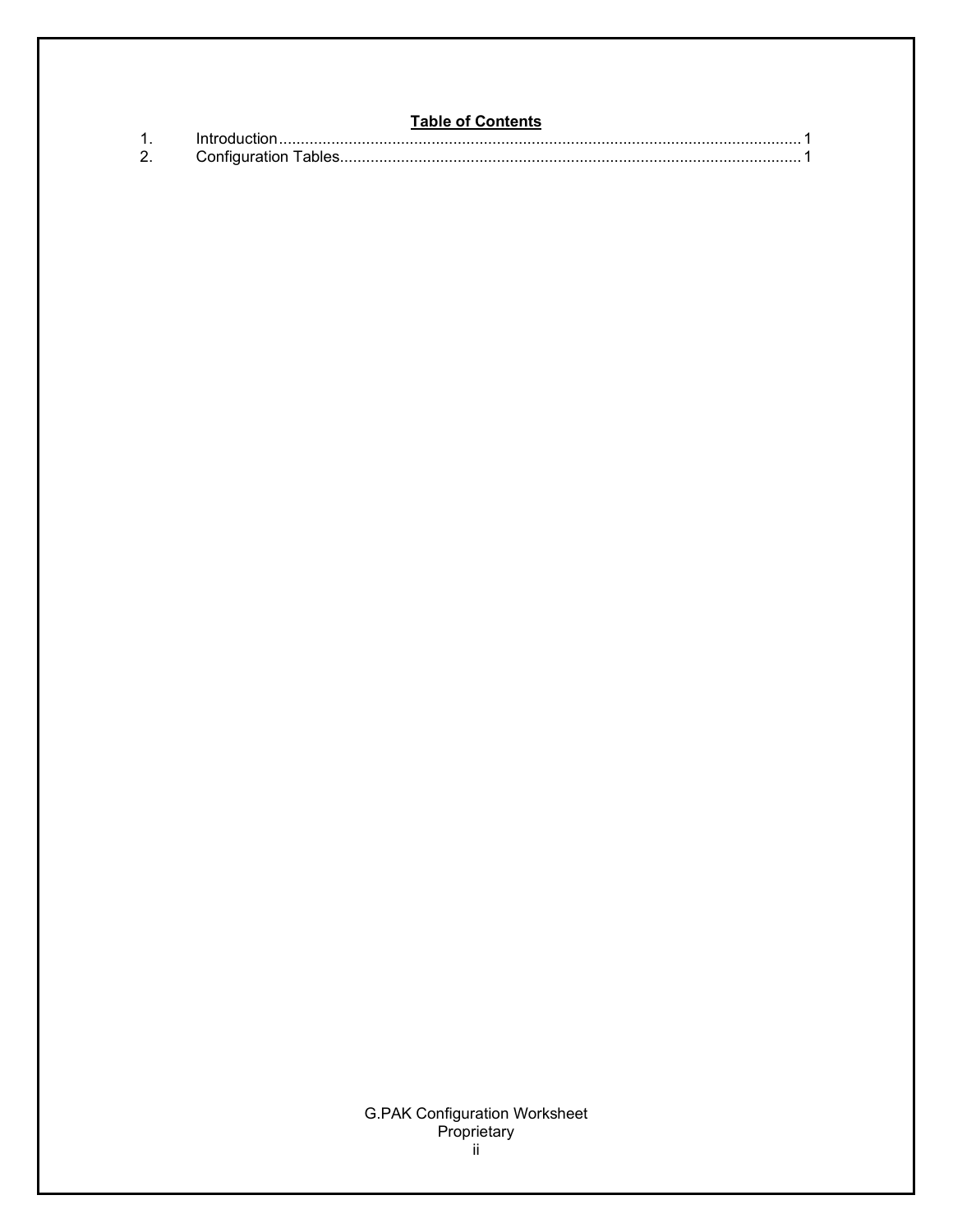# **1. Introduction**

This worksheet is to be used when submitting a G.PAK configuration to the engineering team for custom builds and for feasibility analysis. During a feasibility analysis, the options are selected using the worksheet. If a processor is specified in the feasibility analysis, the result of the analysis is channel density per chip. If the channel density per chip is specified, the result of the analysis is the appropriate processor selection.

Note that in some systems, the number of channels is not necessarily a constant. For example, a system may support 128 channels of G.711, but only up to 32 channels of G.729AB. This could be done to allow the use of a lower priced DSP. Similarly, the same system may support only 2 channels of T.38 fax relay. If your system makes this type of tradeoff, please make appropriate notes in the related tables.

The word "Include" is defined as follows. If your product requires this algorithm or option, you want it included and should therefore indicate so by entering "Y" or "YES". Otherwise, enter "N" or "NO".

# **2. Configuration Tables**

| Company Name          |  |
|-----------------------|--|
| <b>Requestor Name</b> |  |
| Date                  |  |
|                       |  |

| <b>Select Desired Processor</b><br>C6424, C6452, C6472, C6416, DM642, C6412<br>C5402, C5410, C5416, C5420, C5421, C5441<br>C5502, C5507, C5510, OMAPL138, C6472,<br>C6748 |  |
|---------------------------------------------------------------------------------------------------------------------------------------------------------------------------|--|
| Select processor speed (MHz)                                                                                                                                              |  |
| External memory supplied (KBytes)                                                                                                                                         |  |
| Select number of Channels per chip                                                                                                                                        |  |
| Select number of Channels per system                                                                                                                                      |  |
| Include packet to packet bridging (Y or N)                                                                                                                                |  |
| Include TDM to TDM channels (Y or N)<br>Full Duplex(F) or Half Duplex (H)                                                                                                 |  |
| Number of background transcoders                                                                                                                                          |  |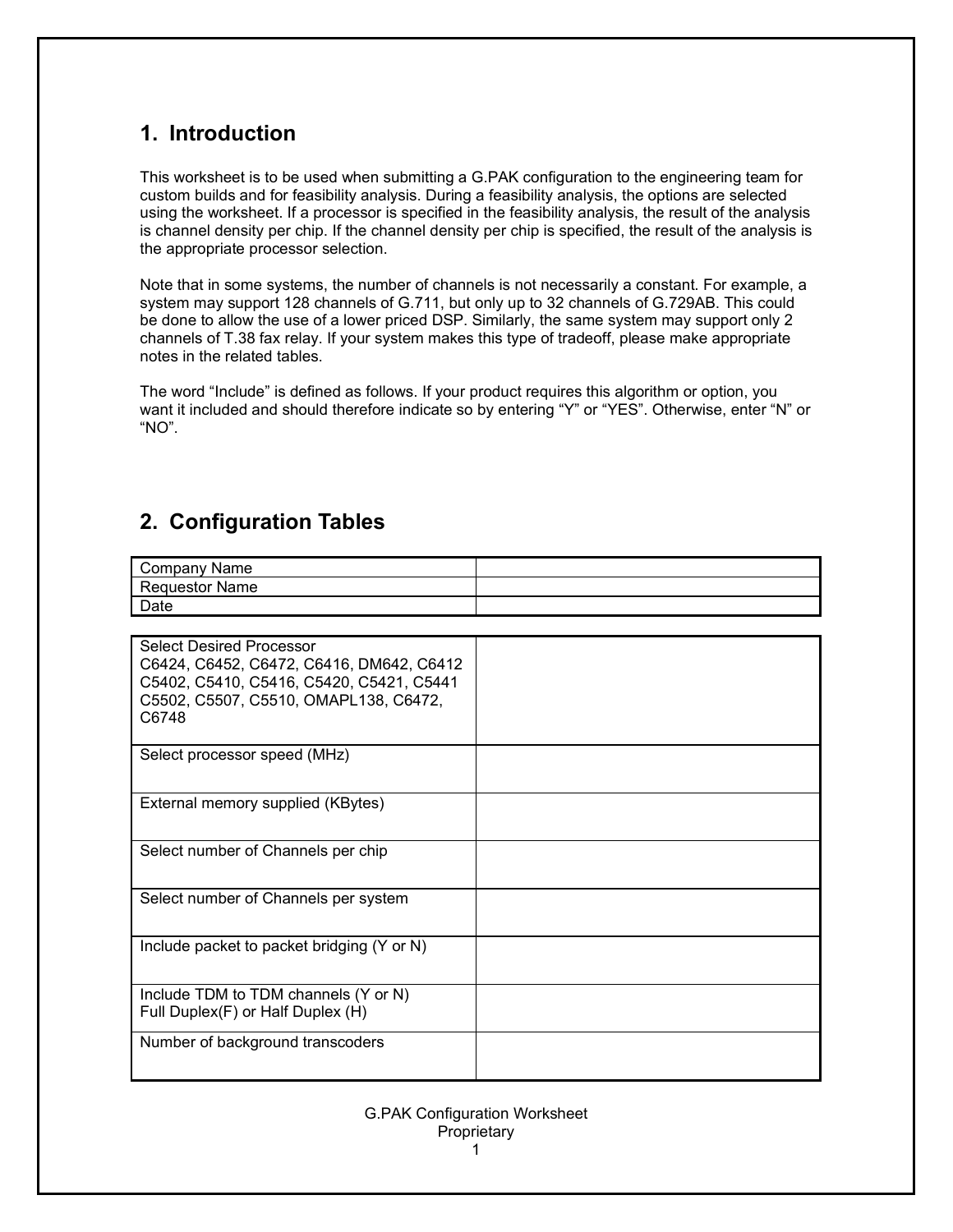| <b>Automatic Gain Control</b> |  |  |
|-------------------------------|--|--|
| Include $(Y$ or $N)$          |  |  |
| Maximum instance count        |  |  |

| <b>VAD/CNG</b>               |  |
|------------------------------|--|
| $\sim$<br>N<br>Include<br>or |  |

| <b>Tone Detection</b>                       |  |
|---------------------------------------------|--|
| Number of channels requiring tone detection |  |
| Detect tone from both directions (Y or N)   |  |
| Include DTMF (Y or N)                       |  |
| Include MF R1 (Y or N)                      |  |
| Include MF R2 Fwd (Y or N)                  |  |
| Include MF R2 Rev (Y or N)                  |  |
| Include Call Progress (Y or N)              |  |
| Include FAX Tones (Y or N)                  |  |
| Include Tone Relay (AAL2,                   |  |
| RFC 2833/4733: Event or None)               |  |
| Number of simultaneous tone types           |  |
| Include Arbitrary Tone Detect (Y or N) /    |  |
| If yes, Number of configurations            |  |

| <b>Tone Generation</b>                             |  |
|----------------------------------------------------|--|
| Number of channels requiring tone generation       |  |
| Report inbound tone relay packets to host (Y or N) |  |
| Generate tone from tone relay packets (Y or N)     |  |

| <b>G.726 ADPCM Waveform Coder</b> |  |
|-----------------------------------|--|
| Include $G.726$ (Y or N)          |  |
| Enable 16 kbps Rate               |  |
| Enable 24 kbps Rate               |  |
| Enable 32 kbps Rate               |  |
| Enable 40 kbps Rate               |  |

| G.71'                                                          |  |
|----------------------------------------------------------------|--|
| N<br>74<br><b>Include</b><br>-4<br>. .<br>or<br>$\overline{ }$ |  |

| G.729AB Vocoder                       |  |
|---------------------------------------|--|
| or N)<br>G.729AB<br>$\sim$<br>Include |  |

| G.723.1<br>. Vocoder                                             |  |
|------------------------------------------------------------------|--|
| N'<br>フへへ<br>or<br>'nclude ∖<br>$\overline{\phantom{a}}$<br>.ت ک |  |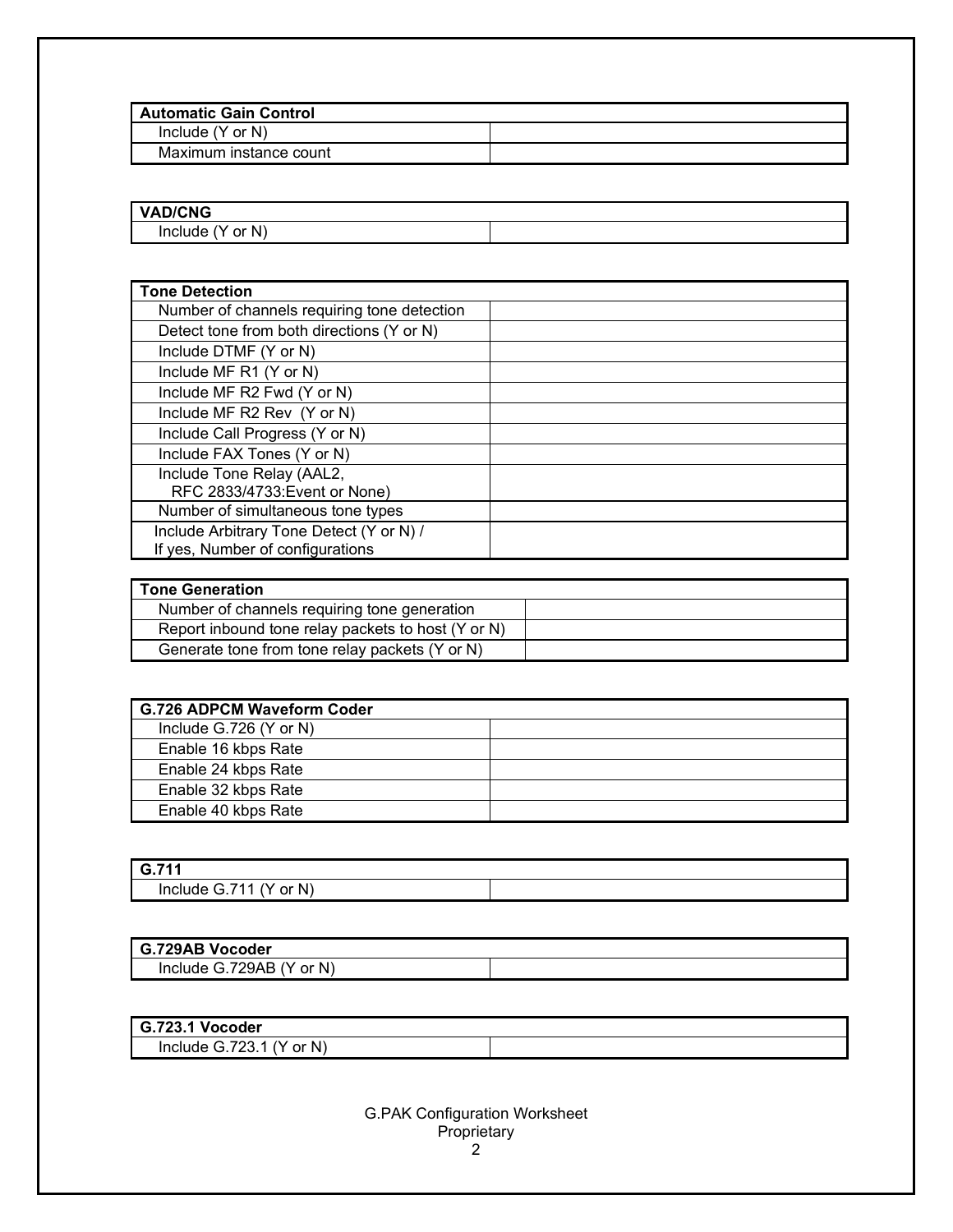| G.728 Vocoder                     |  |
|-----------------------------------|--|
| N<br>728.،<br>or<br>Include<br>۹u |  |

| <b>Speex Vocoder</b>   |  |
|------------------------|--|
| Include Speex (Y or N) |  |
| Narrowband (Y or N)    |  |
| Wideband (Y or N)      |  |

| iLBC Vocoder (Future Enhancement) |  |
|-----------------------------------|--|
| Include iLBC (Y or N)             |  |

## **GSM AMR Vocoder** Include AMR

| G.722<br>Vocoder          |  |
|---------------------------|--|
| Include G.722<br>or $N$ ) |  |

| Vocoder<br>G.722.1         |  |
|----------------------------|--|
| Include $G.722.1$ (Y or N) |  |

| G.722.2 Vocoder                |  |
|--------------------------------|--|
| or N)<br>Include $G.722.2$ (Y) |  |

| <b>MELPe</b><br>Vocoder               |  |
|---------------------------------------|--|
| or N <sup>1</sup><br>Include MELP (Y) |  |

| T.38 Fax Relay                         |  |
|----------------------------------------|--|
| Include Fax Relay (Y or N)             |  |
| Number of channels requiring FAX relay |  |

| <b>PCM Echo Cancellation</b>      |  |
|-----------------------------------|--|
| Include PCM EC (Y or N)           |  |
| Max Tail Length (8128) (msec)     |  |
| Max Reflectors (13)               |  |
| Max Reflector Length (416) (msec) |  |

## G.PAK Configuration Worksheet Proprietary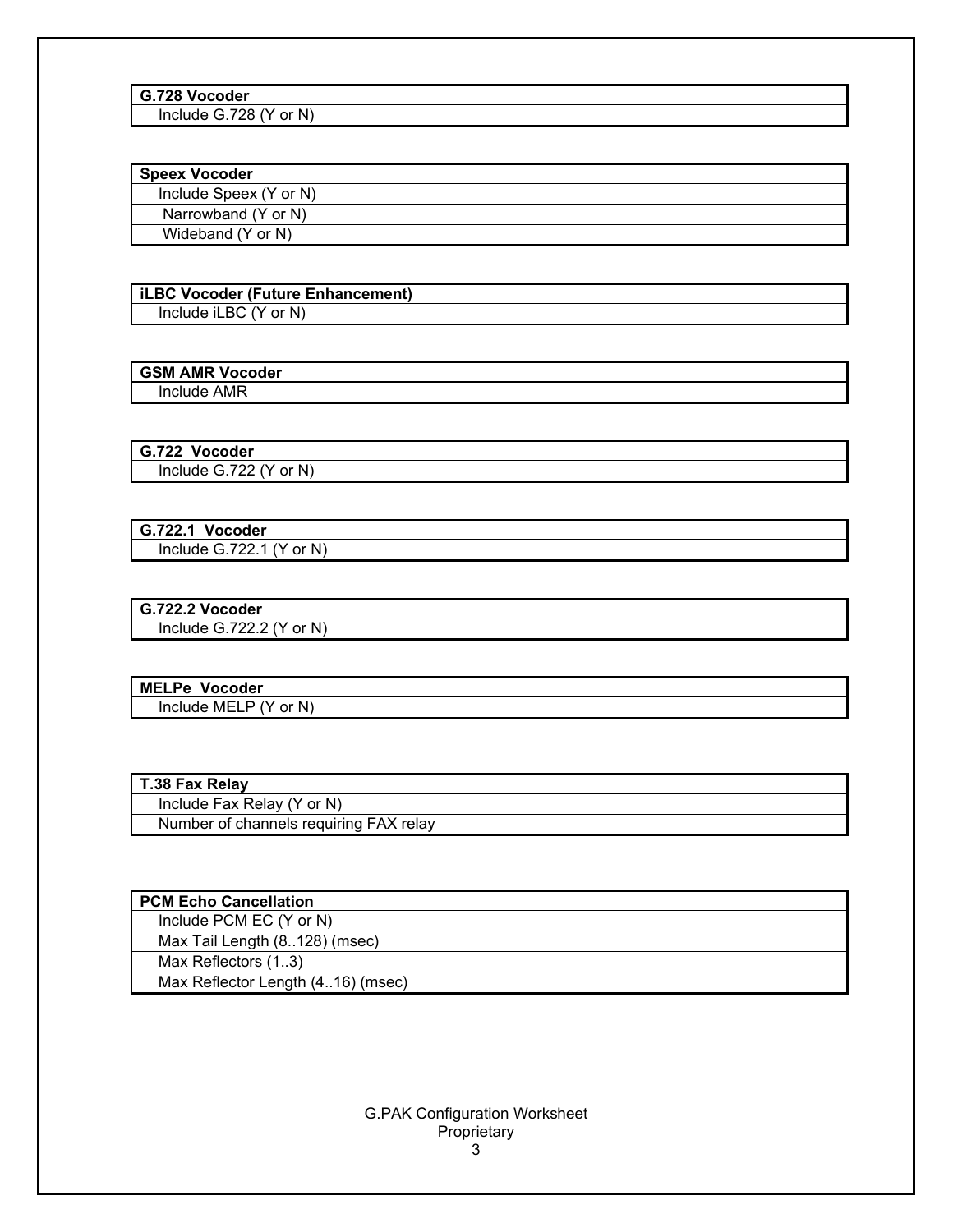| <b>Packet Echo Cancellation</b>   |  |
|-----------------------------------|--|
| Include Packet EC (Y or N)        |  |
| Max Tail Length (8384) (msec)     |  |
| Max Reflectors (13)               |  |
| Max Reflector Length (416) (msec) |  |

| <b>Acoustic Echo Cancellation</b> |  |
|-----------------------------------|--|
| Include AEC (Y or N)              |  |
| Maximum Tail Length (msec)        |  |
| Maximum speaker – mic coupling    |  |
|                                   |  |

| Conferencing                       |  |
|------------------------------------|--|
| Include Conferencing (Y or N)      |  |
| Max Parties per Conference         |  |
| Conferences per Chip               |  |
| Narrowband (Y or N)                |  |
| Wideband (Y or N)                  |  |
| Mixed Narrowband/Wideband (Y or N) |  |

| <b>RTP (RFC3550)</b>   |  |
|------------------------|--|
| RTP (DSP/Host/None)    |  |
| RTCP (DSP/Host/None)   |  |
| Secure (Y/N)           |  |
| Max jitter size (msec) |  |

| I TCP/UDP/IP                             |  |
|------------------------------------------|--|
| TCP (DSP/Host/None) (Future Enhancement) |  |
| UDP (DSP/Host/None)                      |  |
| DHCP (DSP/Host/None)                     |  |

## G.PAK Configuration Worksheet Proprietary